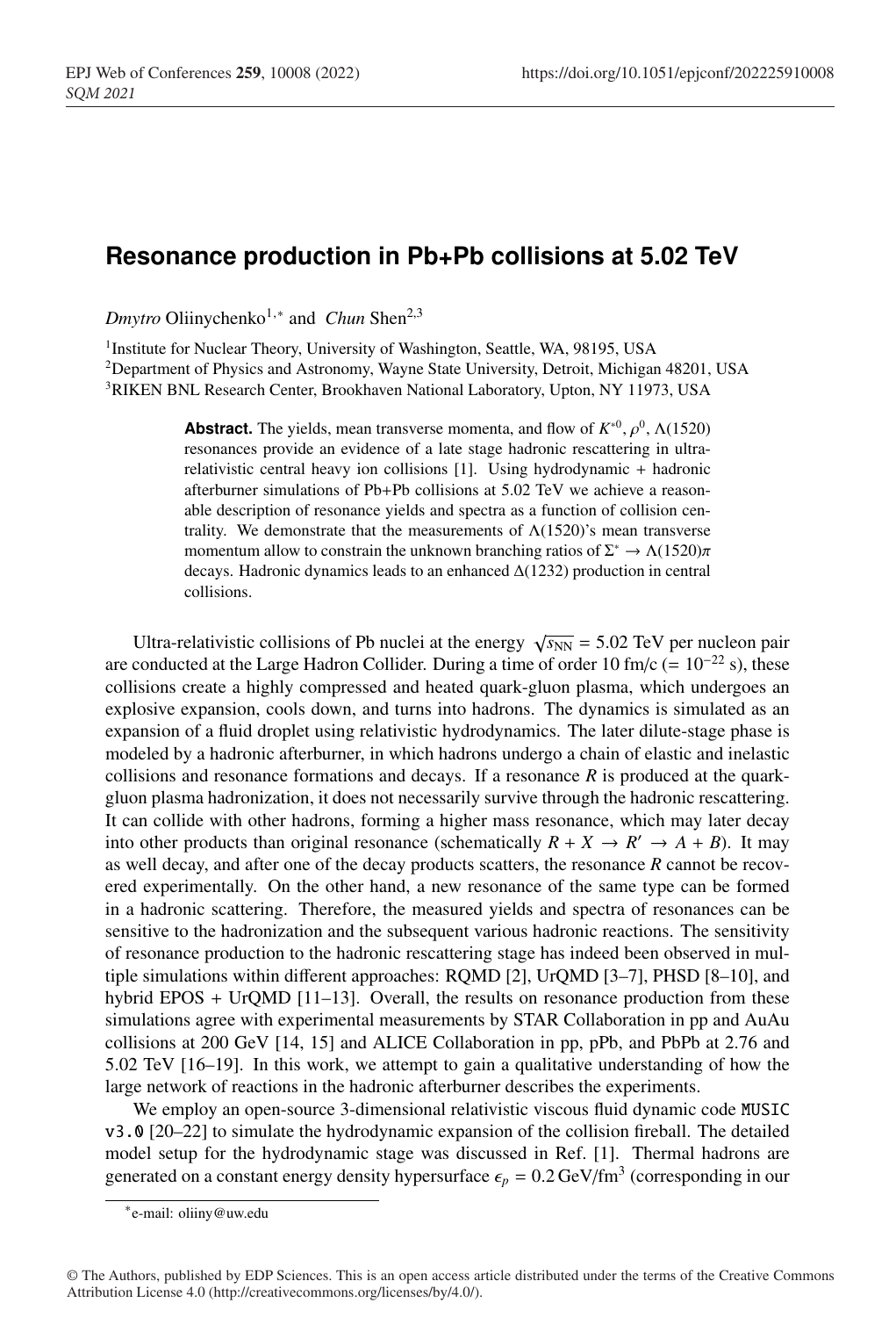

Figure 1. Midrapidity yield ratios of stable hadrons (a) and selected resonances (b) in pPb, PbPb, and AuAu collision. Ratios are shown as a function of a charged particle multiplicity per unit of pseudorapidity,  $dN_{ch}/d\eta$ , at  $\eta = 0$ . Dotted lines correspond to hydrodynamics simulation and resonance decays, full lines stand for the simulation with account of hadronic rescattering after hydrodynamical stage. The results of simulations are compared to experimental data from PbPb collisions at 5.02 TeV (full circles) [24, 25], PbPb collisions at 2.76 TeV (open circles) [16–18, 26–29], pPb collisions at 5.02 TeV (squares) [19], and AuAu collisions at 200 GeV (stars) [15].

case to temperature  $T \approx 145 \text{ MeV}$ ) and inserted into the SMASH hadronic hadronic transport simulations [23]. Switching on and off  $2 \rightarrow 2$  inelastic reactions, such as  $NN \rightarrow N\Delta$ ,  $NN \rightarrow$  $NN^*$ ,  $NN \rightarrow N\Delta^*$  ( $N^*$  and  $\Delta^*$  denote all nucleon- and delta-resonances) and strangeness exchange reactions, we found that the resonance yields are almost unchanged. Therefore, one can think of a hadronic afterburner in terms of multiple resonance excitations and decays, with at most a 10% correction for yields of baryon resonances from annihilation reactions. In SMASH, all the resonance formations and decays respect the detailed balance principle: matrix elements of forward and reverse reactions are identical. In SMASH multi-particle decays are artificially substituted by a chain of reversible  $2 \rightarrow 1$  decays, for example  $\omega \leftrightarrow \rho \pi$ ,  $\rho \leftrightarrow \pi \pi$ . Our simulation [1] provides a reasonable description of pion, kaon, proton, and resonance yields as a function of centrality, and a somewhat worse description of strange baryons, see Fig. 1.

Some resonances, such as  $\phi$ ,  $\Sigma(1385)$ ,  $\Sigma(1530)$ , are almost unaffected by the hadronic stage. For example, the  $\phi(1020)$  has a long vacuum lifetime  $c\tau = 46.4 \pm 0.14$  fm/*c*, and at temperatures below 150 MeV its mean free path in hadronic matter exceeds  $\hbar c/\Gamma_{col} = 10$  fm [30]. In transport simulations, the mean free path is substantially larger because most of the reactions in [30] are usually not implemented. The regeneration rate  $K^+K^- \rightarrow \phi(1020)$  is small because, by detailed balance principle, it is proportional to the width of  $\phi$ . In summary, even in central Pb+Pb collisions, the fireball is transparent to  $\phi$ , and the regeneration is negligible. This is also the case for  $E(1530)$ , which has a large mean free path in the hadronic medium and low regeneration cross-section. Indeed, one can see in Fig. 1 (b) that the flat trend of  $\Xi^*/\Xi$  could describe data, while the model overshoots the value of  $\Xi^*/\Xi$  by almost a factor of 2. This is also the case for EPOS + UrQMD model [12]. Based on this overestimation, we conjecture that  $\Xi(1530)$  interacts with pions and forms higher mass  $\Xi^*$  states, which are reactions not included in UrQMD or SMASH. Such reactions could decrease the yield of  $\Xi(1530)$ . Unlike for  $\phi(1020)$  and  $\Xi(1530)$  the fireball is not completely transparent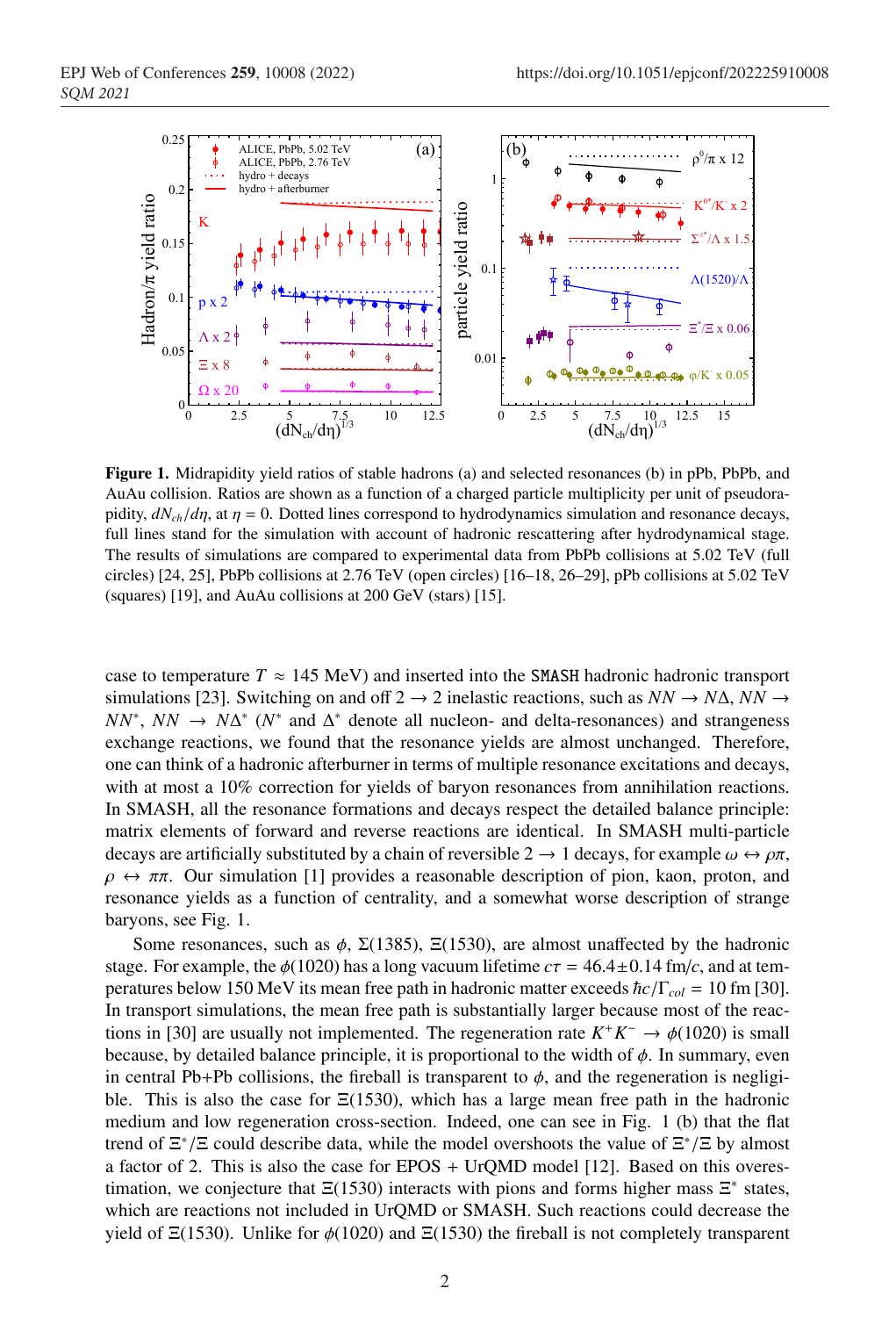

**Figure 2.** Cross sections of  $\Lambda(1520)\pi \to \Sigma^*$  in SMASH 2.0. Left panel:  $\Sigma(1660)$  and  $\Sigma(1670)$  included; right panel:  $Σ(1660)$  and  $Σ(1670)$  not included.

for  $\Sigma(1385)$ . However, the rescattering and regeneration processes are balanced, and overall the afterburner does not affect  $Σ(1385)$  yield.

For the resonances  $\rho^0$ ,  $K^{*0}$ , and  $\Lambda(1520)$  the mean free paths at  $T = 145$  MeV are below 3 fm. The fireball is opaque for them, which justifies the application of a partial chemical equilibrium thermodynamic (PCE) model [31], which explains the  $\rho^0$ ,  $K^{*0}$ , and Λ(1520) yields rather well by assuming an isentropic expansion, where the yields of stable hadrons including decay contributions from resonances are fixed. However, we observe that the PCE model cannot explain the results of our simulations when a broader set of resonances is compared [1]. To better understand the microscopic origin of resonance suppression, we look in more detail at  $\Lambda(1520)$ , for which the suppression is the largest. We find that in SMASH  $\Lambda$ (1520) has a very large interaction cross-section with pions, forming  $\Sigma^*$ resonances,  $\Lambda(1520)\pi \to \Sigma^*$ . The total  $\Lambda(1520)\pi \to \Sigma^*$  cross-section is shown in Fig. 2, in SMASH it reaches a tremendous value of 460 mb. The partial cross-sections such as  $Λ(1520)π$   $\rightarrow$  Σ(1660) or  $Λ(1520)π$   $\rightarrow$  Σ(1775) are proportional to the branching ratio of the corresponding  $\Sigma^*$  state into  $Λ(1520)π$  [23]. Many of these branching ratios are not known experimentally, in particular  $\Lambda(1520)\pi \to \Sigma(1660)$  and  $\Lambda(1520)\pi \to \Sigma(1670)$ . After setting the latter to zero we obtain a much smaller cross-section of around 80 mb, see Fig. 2. We find that the mean transverse momentum  $\langle p_T \rangle$  of  $\Lambda(1520)$  is rather sensitive to this cross-section, therefore by measuring the  $\langle p_T \rangle$  one can constrain the branching ratios of  $\Sigma^* \to \Lambda(1520)\pi$ .

Our final observation in this study is that some resonances are not suppressed in central collisions but rather enhanced. In particular, the  $\Delta(1232)$  is enhanced by at least 15%. The branching ratios of ∆<sup>∗</sup> resonances into ∆ are well-constrained experimentally, which reduces the possible uncertainty of this observation. We also checked that switching on and off  $2 \rightarrow 2$ reactions, many of which involve  $\Delta(1232)$ , does not change our result – the  $\Delta$  is still significantly enhanced. It would be interesting to verify the  $\Delta(1232)$  enhancement experimentally in  $\Delta^{++}$  →  $p\pi^+$  or in  $\Delta^+$  →  $pe^+e^-$  decay channels, which may however turn to be challenging.

D.O. was supported the U.S. Department of Energy (DoE) under Grant No. DE-FG02- 00ER4113. C.S. was supported in part by the National Science Foundation (NSF) under grant number PHY-2012922 and by the U.S. DoE under contract number DE-SC0021969, DE-SC001346, and within the framework of the Beam Energy Scan Theory (BEST) Topical Collaboration.